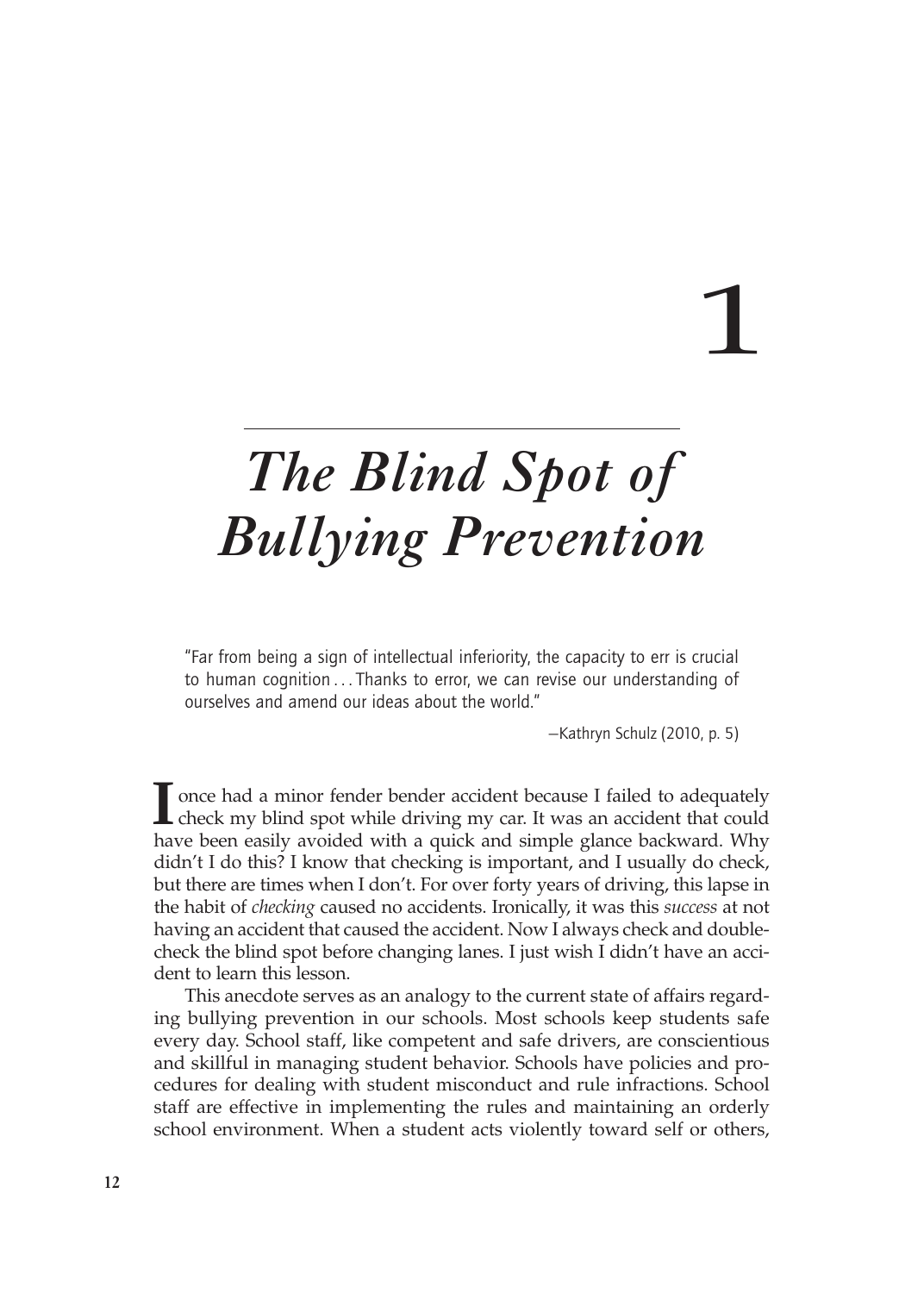school staff feel shocked and *blindsided*, wondering why and how it happened. When persistent and frequent bullying is revealed to be a major cause for that act, they say they were unaware of the extent of the bullying. If they were aware, they say that they didn't have enough evidence to do anything about it. They didn't know what they did wrong or what they could have done differently: everything was working as it should work.

Like competent drivers experiencing many accident free years, school staff become victims of their many years of success in providing a safe environment for students. Unlike a driver who knew about blind spots and forgot to check them, school staff don't know that there are blind spots: places where bullying flourishes beyond their detection. They think they see everything that they need to see to keep the school safe. For them, checking their blind spot was not a habit they forgot; it was a habit they never had nor thought they needed.

# **PUBLIC PERCEPTION AND REACTION**

A school's highest basic priority is its responsibility to keep students safe. In the eyes of the public, any failure to meet this responsibility is unforgiveable and weakens trust and respect for public education. Bullying in schools has been a prominent issue for many years now, so the public expects schools to be able to prevent and reduce it. The public can interpret any failure to keep students safe as a sign of indifference or incompetence, or both. To ensure that schools are safe places for students, more federal and state laws are enacted with mandates for addressing the problem of bullying and consequences for failing to do so.

These laws provide guidance and direction for schools to develop policies and regulations that define the problem and require specific actions for a school to take in addressing bullying. Laws, regulations, and policies are necessary and serve a useful purpose; however, they alone are not sufficient in effectively addressing the problem. Laws and policies do not keep students safe: people do.

# **THE MISSING PIECE**

The people who work in schools care for students. They are skillful and competent in doing a difficult job. They do not want nor approve of bullying and would do whatever is necessary to reduce or prevent it. Parents and students do not want bullying in schools. If the school community feels like this, why does bullying persist to the degree that it does in schools?

The school community shares a collective sense of "we would, if we could, but we can't" when trying to answer that question. The blind spot, where bullying thrives undetected in schools, is the missing piece of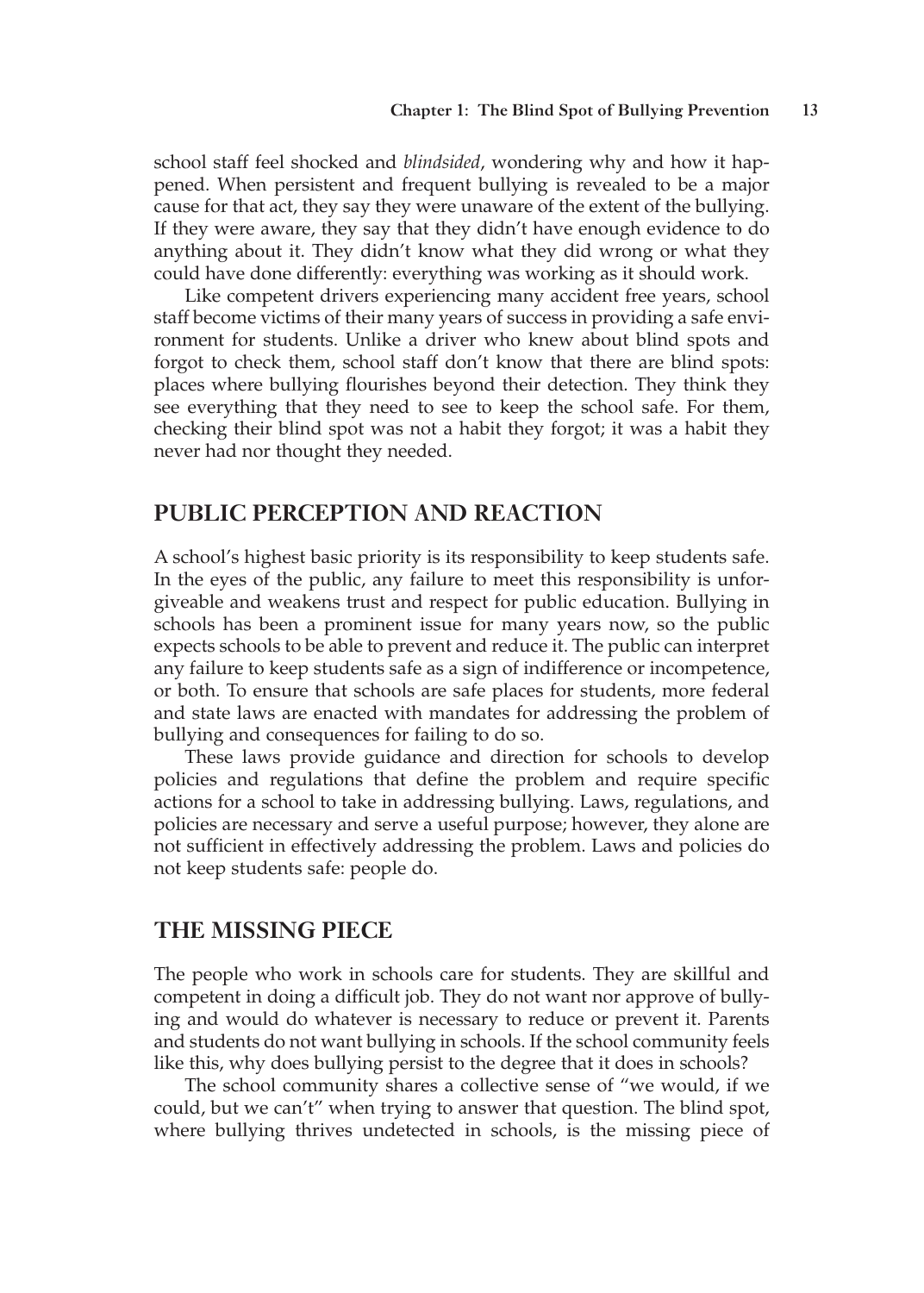#### **14 Section 1: The Will**

knowledge that school staff need to reduce and prevent bullying. They need to know the blind spot exists, where it is, and how it works. When they know this, they can check it and address the problem in an effective way. It is as simple or hard as that.

# **THE BLIND SPOT DESCRIBED**

Although the blind spot is invisible, it can be described through the data that have been collected in schools. The blind spot is also a product of how schools traditionally function in lives of students and school staff.

# **Numbers Tell the Story**

- Adults are aware of about *4 to 5 percent* of the bullying that occurs in schools, or *95 percent* of the bullying that occurs in schools goes undetected by school staff (Cohn & Canter, n.d.; Kazdin & Rotella, 2009).
- Adults think that they are aware of over 70 percent of the bullying that occurs in schools and that they intervene all the time (Olweus, 1993).
- Only 35 percent of students who are bullied tell an adult about it. This percentage decreases as students age (Petrosino, Guckenberg, DeVoe, & Hanson, 2010).
- About 60 percent of the students who witness bullying think that sometimes the bullied student deserves to be bullied. Many of the students who are bullied think they have brought it on themselves (Hoover & Oliver, 1996).
- Bullying *is* observed by over 85 percent of the students (Hawkins, Pepler, & Craig, 2001).
- Twenty-seven percent of bullied students report that it happens in the classroom with the teacher present (Olweus, 1993).
- Many students who bully are well liked by others, including the staff. Staff can often not believe that these students bully other students (Rodkin, 2011).

# **Other Factors to Consider**

- Students learn how to bully in those blind spots and become more skillful in not being seen or heard doing it by adults.
- Many acts of bullying are not against the typical school rules.
- The longer bullying goes unseen and unheard by school staff, the more frequent and prevalent it becomes. School staff can easily give tacit approval to bullying.
- School staff and students often don't know what bullying is; they confuse it with other inappropriate behaviors.
- Traditional consequences do not act as deterrents because students feel confident that they won't get caught (95 percent of the time they won't).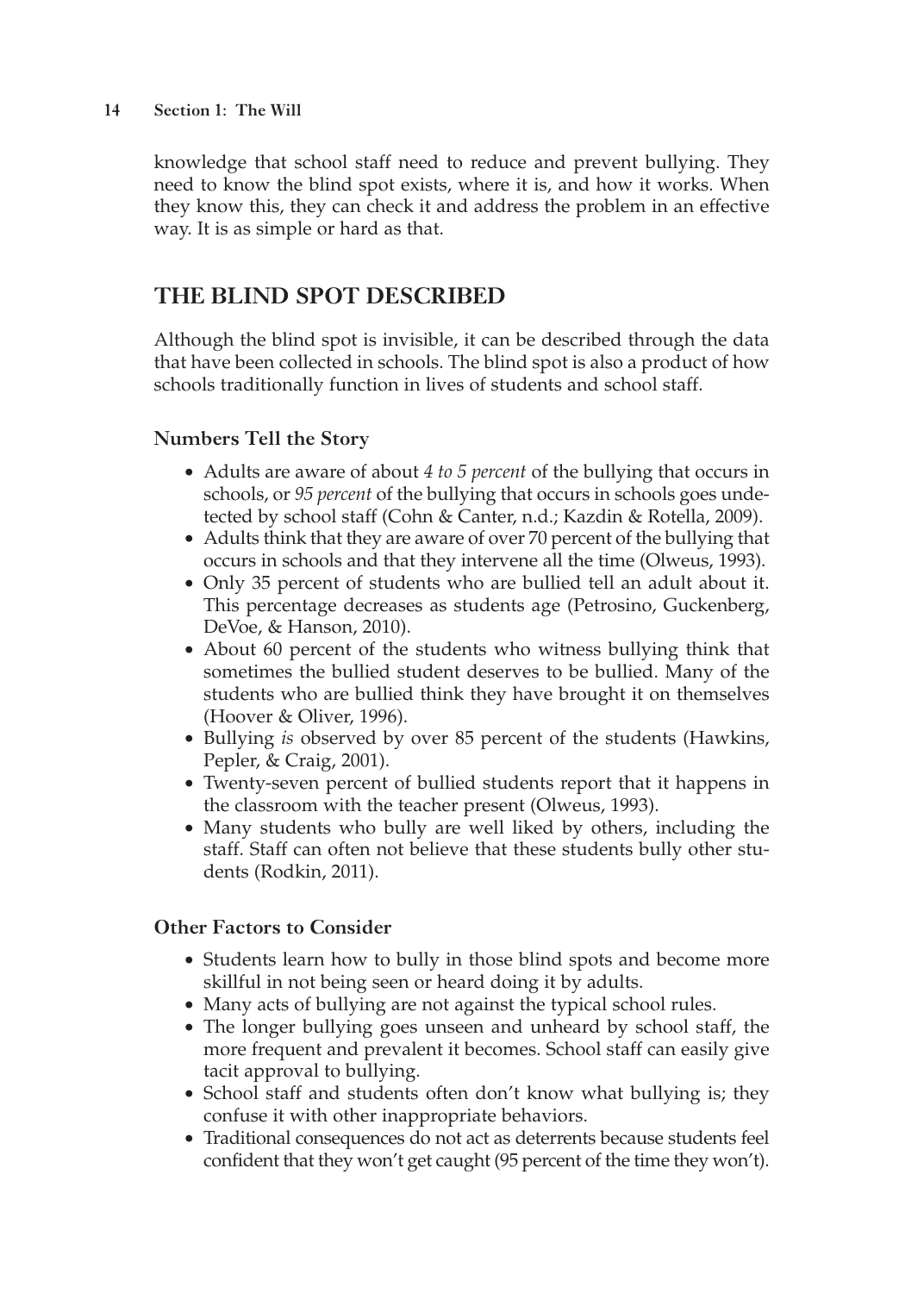- The social rewards gained by students from bullying outweigh the potential consequences of getting caught.
- Peer pressure is such a strong force developmentally that students are emotionally driven to bully without thinking of the consequences involved.
- Bullying is a "crime" that is easy to commit; easy to deny; and hard to prove. If it is only seen as a crime, and a *criminal justice* approach is the *only* one used, adults will not do a good job in policing it.

# **THE CONSEQUENCES OF THE BLIND SPOT**

Students and school staff share the same space and time, but they have extremely different experiences in that shared time and space. For students, bullying in schools is front and center, loud and clear. For school staff, bullying is unseen and unheard, not central to their experience, and a minor problem competing with many more pressing and prominent issues. The existence of these two separate experiences of school have consequences that only strengthen the existence and persistence of the blind spot:

- If students perceive adults as being out of touch with what happens in school, thereby, failing to keep them safe, then they will be less likely to trust those adults. Students can also interpret the adults' apparent obliviousness to bullying as a lack of caring.
- Students feel disconnected from their school if they think that most adults don't care about them.
- Student will not report bullying to people they don't trust. They will not trust adults who don't seem to care or are perceived to be ineffective in keeping them safe. They may also be afraid that they might get in trouble for reporting bullying.
- If students do not feel supported and empowered by school staff to intervene or report bullying, they will be more inclined to support bullying or be indifferent to it. They stay quiet because they are afraid of being a target of bullying themselves. They also lack the skills to handle bullying situations as bystanders.

# **THE UNDER/OVER BARRIER**

This blind spot and its consequences create a barrier that keeps a school from taking effective action against bullying. I have termed this the *under/ over barrier*:

School staff tend to underestimate the amount and prevalence of bullying in schools and overestimate the frequency and success of their intervention efforts in addressing it.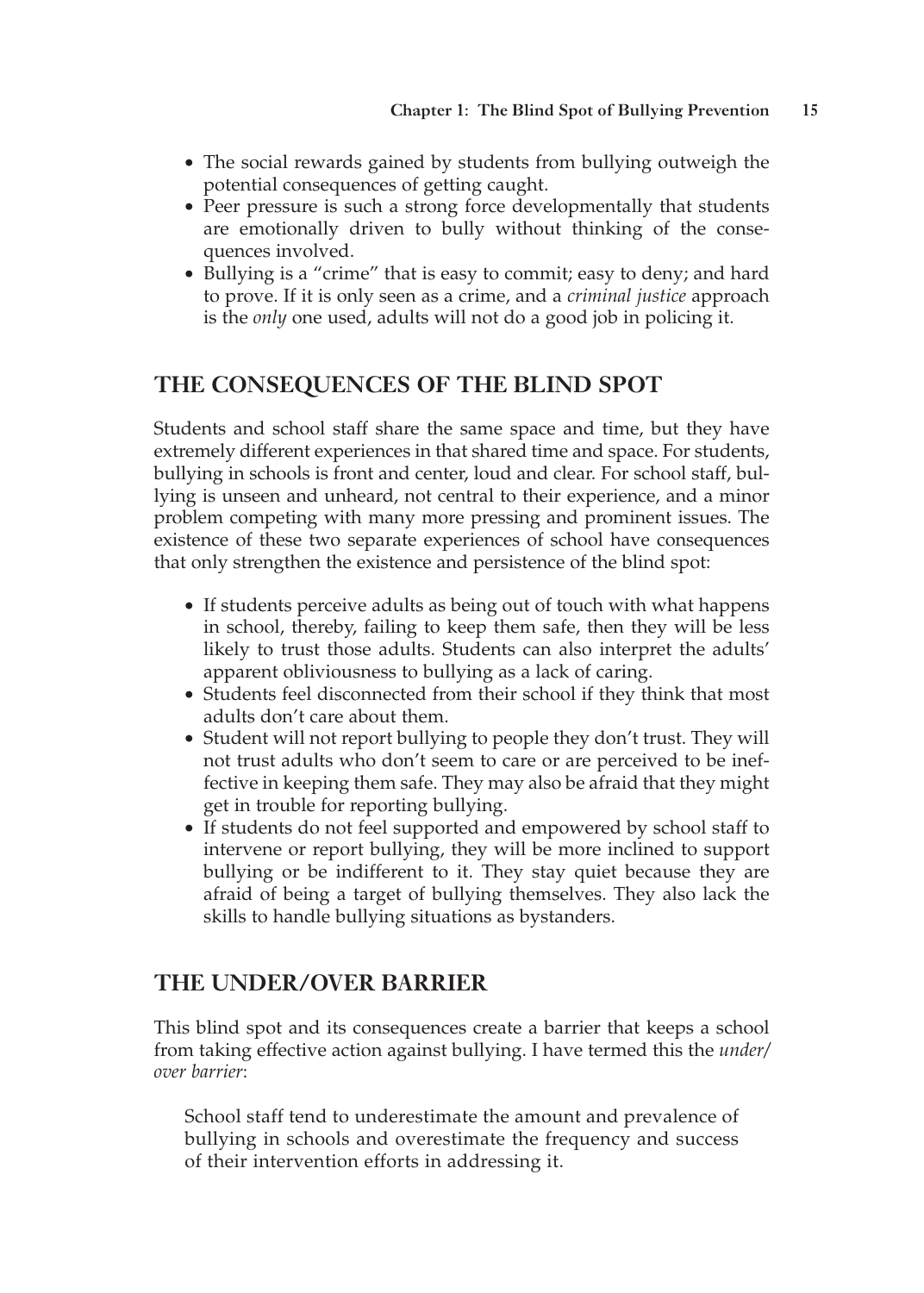This barrier creates an immunity against the changes needed to effectively prevent and reduce bullying. This immunity against change works for the following reasons:

- If staff don't see or hear the problem of bullying, it is hard for them to believe that bullying is a problem in their school. Tragic events happen in other schools. School staff will resist efforts to address a problem they don't think exists.
- School staff could be skeptical of programs or initiatives that come from laws, mandates, or high-level administration. They could be seen as only a reaction to a problem created in the media and designed to placate the public.
- If school staff think they are doing their best, and bullying persists, they could attribute the cause and solution to the problem to external factors, e.g., the failure of parents to teach their children not to bully.
- There are many other real problems that are seen and heard that also require time and energy.
- It is hard to admit to *not* seeing such a serious problem or to be wrong after years of feeling right.
- If administration mandates that a bullying prevention program be implemented, school staff can interpret such actions as an implicit criticism of their current efforts.
- School staff need sufficient autonomy and input into any initiative that will require their own time and effort and investment. Without a true commitment and investment from school staff, any plan or program will ultimately fail.

# **SCHOOL LEADERS' ROLE**

Since so many of the issues related to the under/over barrier are about how staff perceive the problem, a school leader is in the best position to create the conditions for the staff to break through the barrier to change. These conditions require a high level of trust between administration and staff and a sense of shared leadership.

What school leaders can do about blind spots and the under/over barrier to effective responding to the problem of bullying is the following:

- Invest time in learning about the elusive and insidious nature of bullying. Lead staff in learning about blind spots.
- Act on the assumption that staff do want to prevent and reduce bullying. Attribute resistance to them not understanding the complexity of the problem and the blind spot.
- Acknowledge and accept how dependent school staff are on the *eyes and ears* of the students to get an accurate picture of how much bullying is happening. Help others learn this fact.
- Make trust and communication a priority in bullying prevention efforts. Students cannot be forced to trust—*adults must become trustworthy*.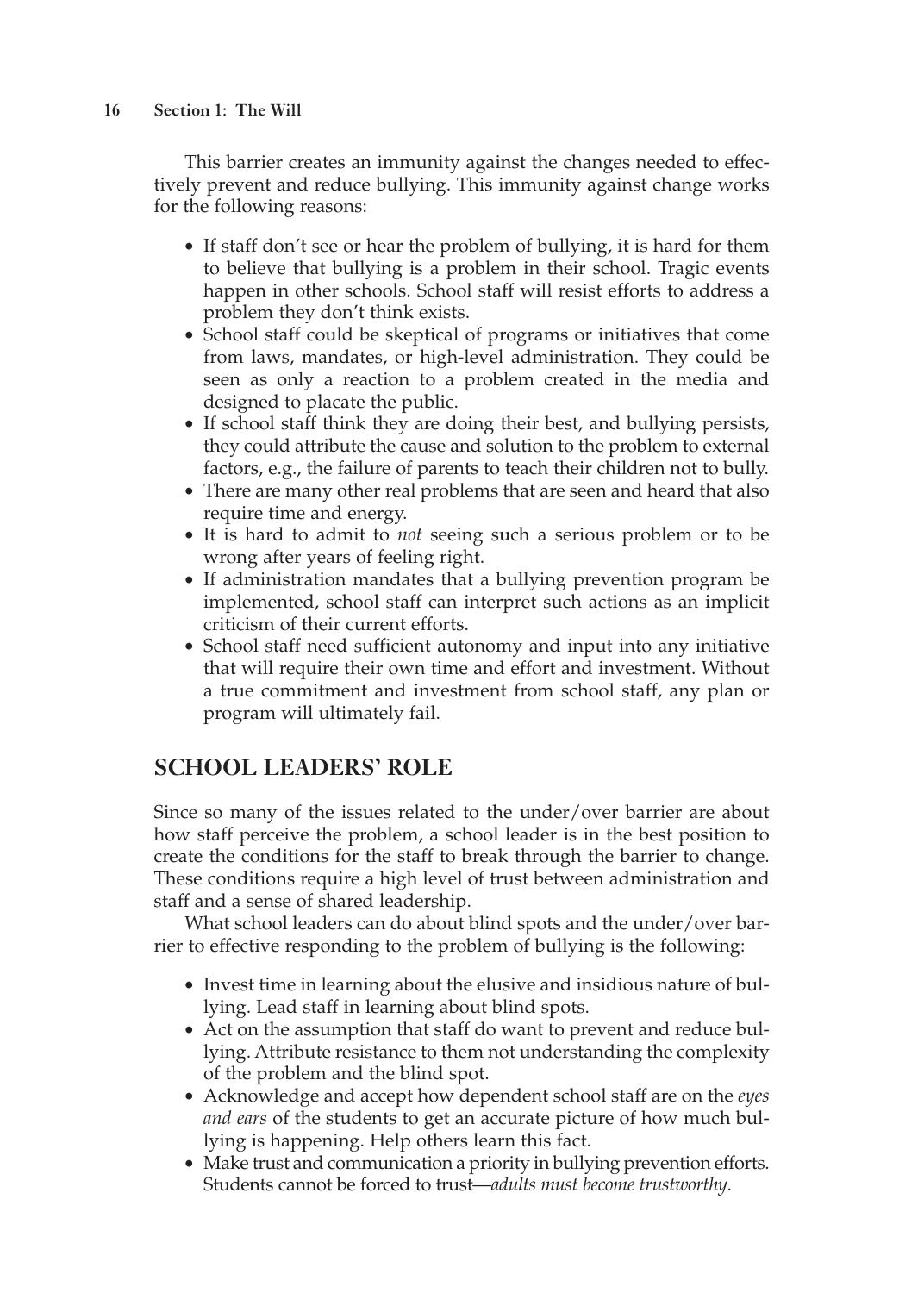- Welcome complaints of bullying. Thank those who complain for helping the school meet its responsibility.
- Reframe the problem of bullying so that any new efforts to address it are perceived as a continuation of the current efforts rather than a criticism of them.
- Make "being wrong" understandable given the complexity of the problem of bullying.

# **SUMMARY**

- Bullying happens in the blind spots of adults. Most adults, however, don't know this and think that they have the problem of bullying under control.
- Bullying is not in the blind spot of students—it is loud and clear, front and center.
- School leaders must know and understand the elusive nature of bullying and how it thrives in blind spots.
- Adults in a school must become trustworthy to students. When students trust enough to share what they see and hear with adults in the school, the blind spot starts to fade, and bullying weakens it grip on a school environment.
- School leaders play the key role in connecting the student experience in school to the adult experience so that they can work together to make their school safe. They must facilitate the change of how bullying is understood and the approach to addressing it.
- School leaders are in the best position to reveal the blind spot to staff in a positive and safe context. They have the best knowledge of what conditions their staff need to build their knowledge and capacity to effectively address bullying.

# **ACTIVITIES TO ADDRESS THE BLIND SPOT PROBLEM WITH STAFF OR OTHER MEMBERS OF THE SCHOOL COMMUNITY**

Staff might have difficulty accepting that they are not accurate in their perception of the problem of bullying. Merely telling staff that they are not seeing it all is not enough for them to change their beliefs about the problem of bullying in the school.

These activities can help staff to accept being wrong as something to be expected and an opportunity for adjusting their view of this problem. This adjustment is an important first step in addressing the problem of bullying more effectively. These activities will provide a soft landing for making this necessary adjustment in perceptions and actions.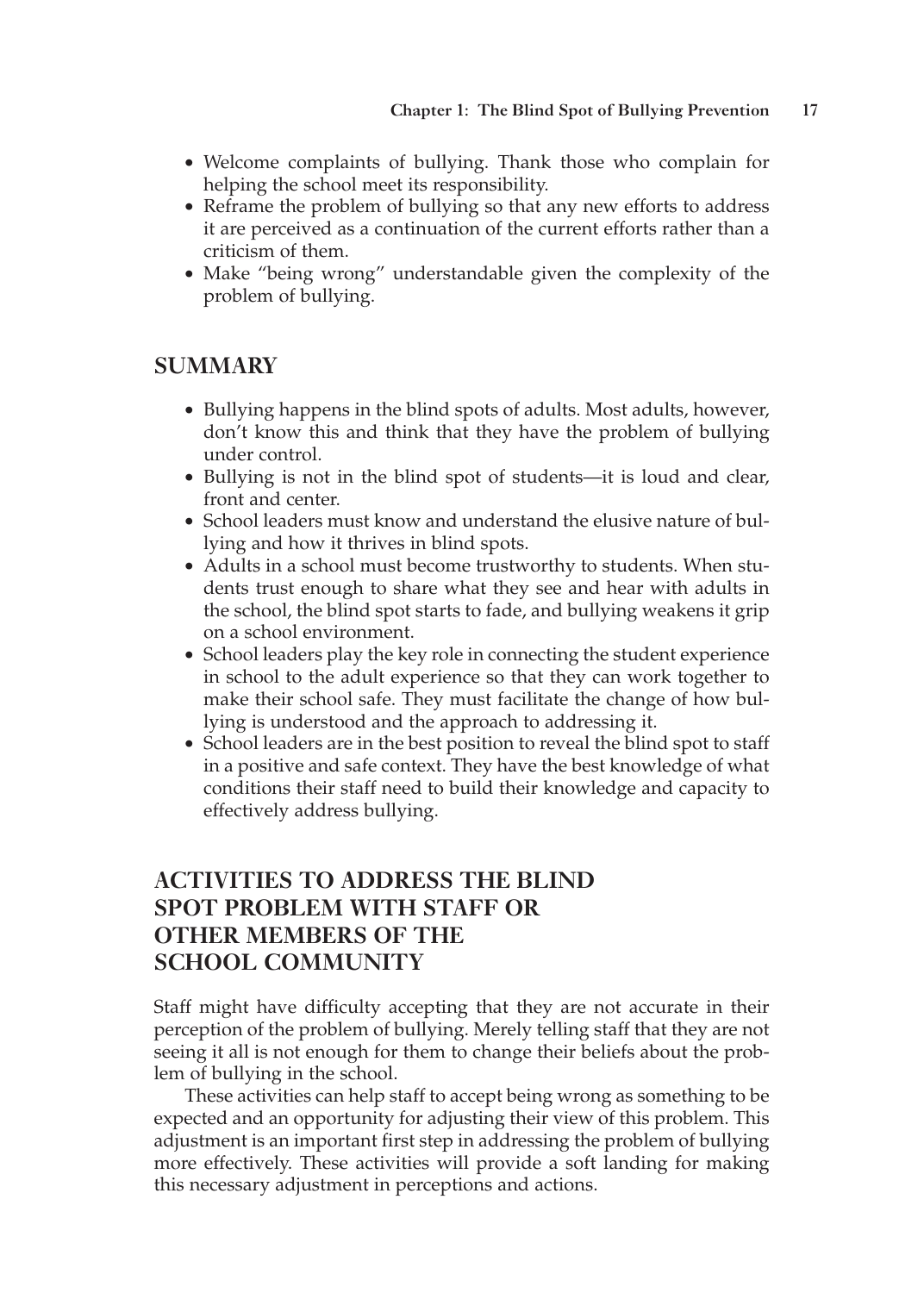# Activity 1: Looking but Not Seeing

#### **Purpose**

Have staff experience *blind spots* in a safe environment. *Show, not tell*. In staff meetings, use a visual phenomenon that simulates the experience of looking at something without seeing it.

#### **Content**

Put the FedEx logo up on the screen.

#### **Procedure**

Ask your staff to find the arrow in the picture. Some will and some will not. They are all looking at the same thing, yet some see it and some don't.

(The arrow is between the uppercase *E* and lowercase *x* in the *Ex* part of the logo.)

Allow for discussion about why some can see it and some can't. What of the implications of this phenomenon in school?

# Activity 2: There Is Too Much to See

#### **Purpose**

There are many things happening is a school besides bullying. There are many students interacting in many ways at rapid speeds. Adults in charge of supervising students have many things to observe besides bullying. Even with the best intentions and a determination to spot bullying, bullying can easily blend into the busy environment of a school.

#### **Content**

To illustrate this, use a film clip from the Marx Brothers' *A Night at the Opera* (Wood, 1935). The clip is available on YouTube at www.youtube .com/watch?v=l0xHIFtLzp0&feature=youtu.be.

There is a scene in Groucho's room on the ship. It is a very tiny space. Over the course of three minutes, a variety of people come knocking at his door, and he welcomes them in. Soon, there are twenty-five to thirty people, including plumbers, janitors, waiters, manicurists, as well as the other brothers, all jammed into the small room. They are all doing their jobs, so this is a chaotic scene that ends abruptly when someone opens the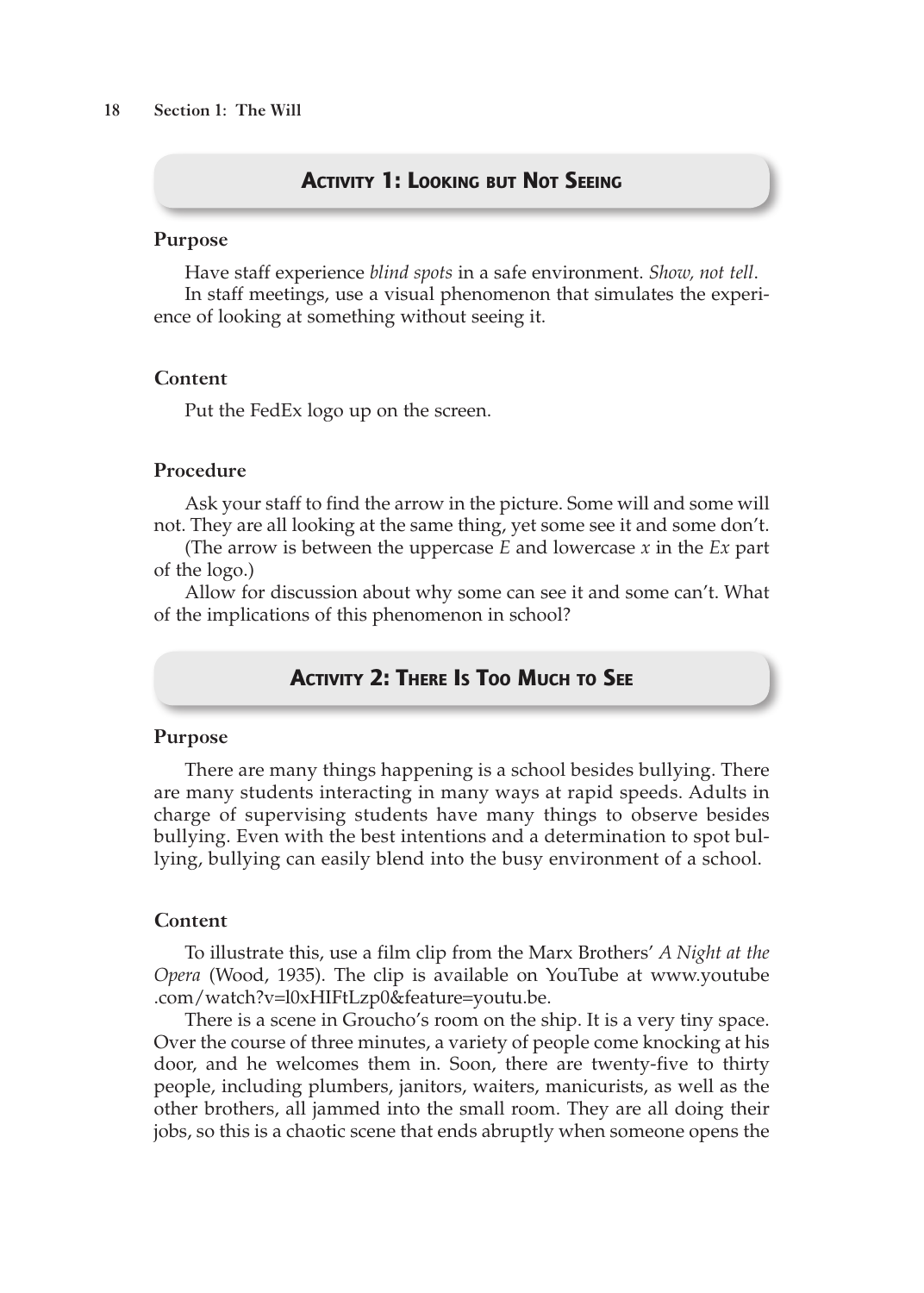door from the outside, and the entire mass of people literally pour out of the room.

This is obviously an exaggerated view of the busyness of an environment. To even exaggerate it more, I used the IMovie application to speed up the three minutes into less than thirty seconds and put a loud crowd noise as the background sound.

#### **Procedure**

When the scene is over, ask how many actions in that room would have been against the rules or how many actions could be considered as acts of bullying. It is almost impossible to answer.

This would be a good starting point to discuss what parts of the school are hard to monitor because of the number of students, the noise level, and degree of movement. Staff could be broken up into small groups with a recorder, reporter, facilitator, and timekeeper for the discussion. Each group would be asked to agree on that time and place and then list three to four descriptions of what is going on in that environment.

# ACTIVITY 3: THERE IS TOO LITTLE TO SEE

#### **Purpose**

This activity explores how bullying happens under the radar and is often not against the rules. It illustrates how traditional disciplinary approaches often fail to sufficiently address the problem of bullying.

#### **Content**

Use a clip from the movie *Forrest Gump* (Zemeckis, 1994), also available on YouTube (www.youtube.com/watch?feature=endscreen&NR=1&v=nK ubwgJK8q8), to illustrate this point. It is the scene where the young Forrest Gump gets on the school bus for the first time. As he walks toward the back of the bus to find a seat, different students, some nonverbally and others verbally, indicate that he can't sit next to them. He is clearly being excluded, which is a type of bullying. Finally, a young girl welcomes him and invites him to sit.

This video clip can be used in various contexts. In this activity, it would illustrate the subtlety of bullying and how bullying is not against most typical rules. (This same clip could be used to show how discipline alone cannot manage bullying, and it can also be presented emphasizing the empathy shown by the little girl toward Forrest.)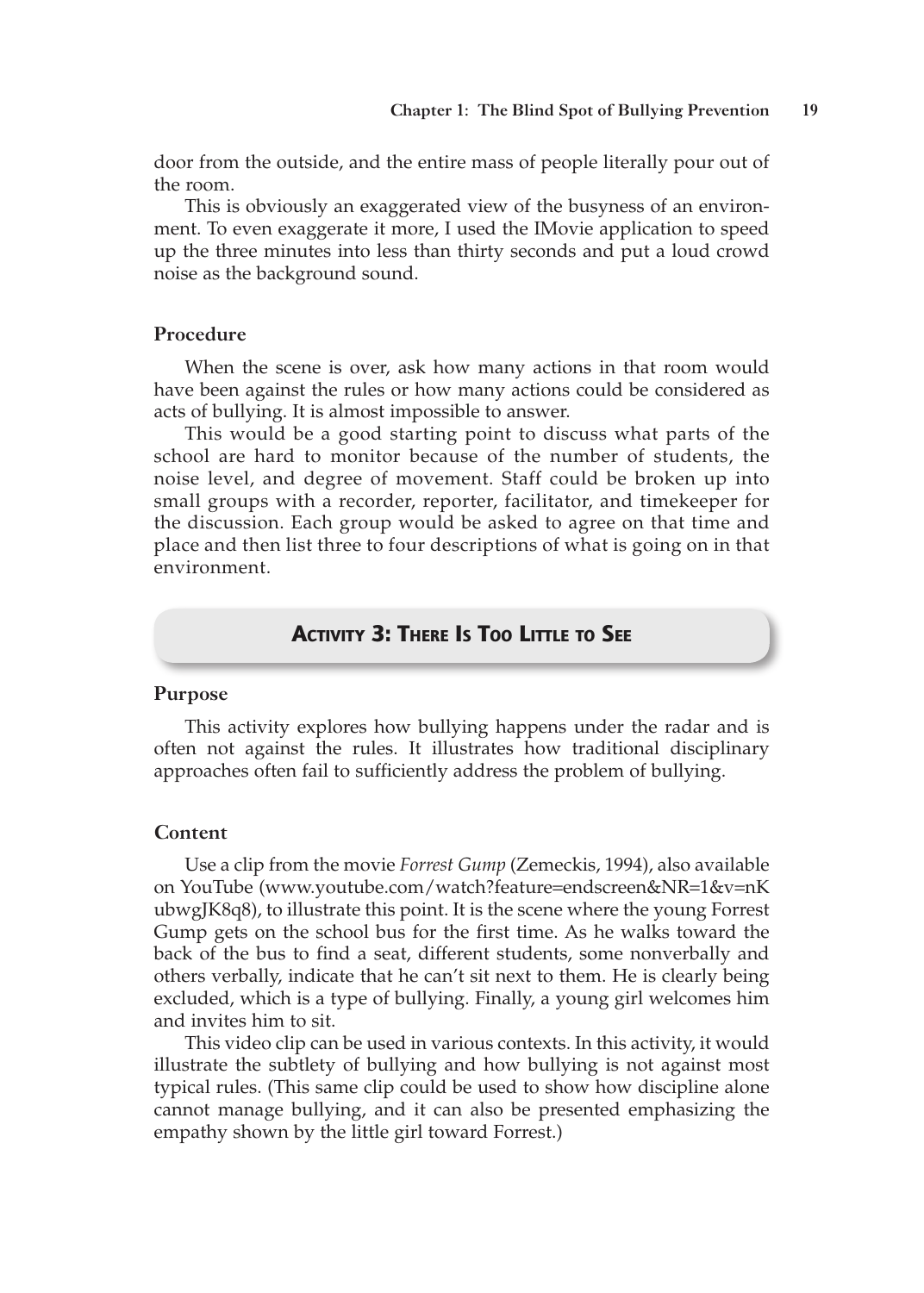#### **Procedure**

Following the clip, ask staff to discuss (break into small group and assign roles as in the previous activity) the following:

Why does the bus driver have a difficult time spotting bullying?

How would a parent of the one of the students excluding Forrest react if his or her child were disciplined for bullying him?

To whom did they pay more attention? To the students who did the excluding or the girl who welcomed him?

# **ACTIVITY 4: SOMETIMES YOU JUST CAN'T SEE** AT ALL OR THE INVISIBLE GORILLA

#### **Purpose**

This activity allows staff to dramatically experience not seeing something blatant and obvious even when they are looking right at it.

#### **Content**

To experience this before using it with others, go to the www.invisiblegorilla.com website or YouTube at www.youtube.com/watch?v=IGQmdoK\_ ZfY. It is also called "The Monkey Business Illusion." Initially, refer to it as "The Monkey Business Illusion" and avoid the *invisible gorilla* term until after the activity (Chabris & Simons, 2009; Simons, 2010).

#### **Procedure**

There is a brief video to watch that shows two teams of people passing a basketball. The directions to the audience are to count the number of times the white team passes the ball. (These directions are given as an introduction right on the video.)

**SPOILER ALERT! Do not read until after you have viewed the video and followed its directions.**

About halfway through the video as the basketball is being passed, someone in a gorilla suit walks through the circle where the two teams are passing the basketball. The gorilla even stops and pounds his chest and then walks out of the scene. When the video concludes, staff are asked to share the number of times the white team passed the ball. The viewers offer answers like fifteen, sixteen, or seventeen, and the correct answer is sixteen. After asking for the number of passes, the viewers are asked if they saw the gorilla. About half of the group typically sees the gorilla; the other half looks puzzled by that question: they did not see the gorilla.